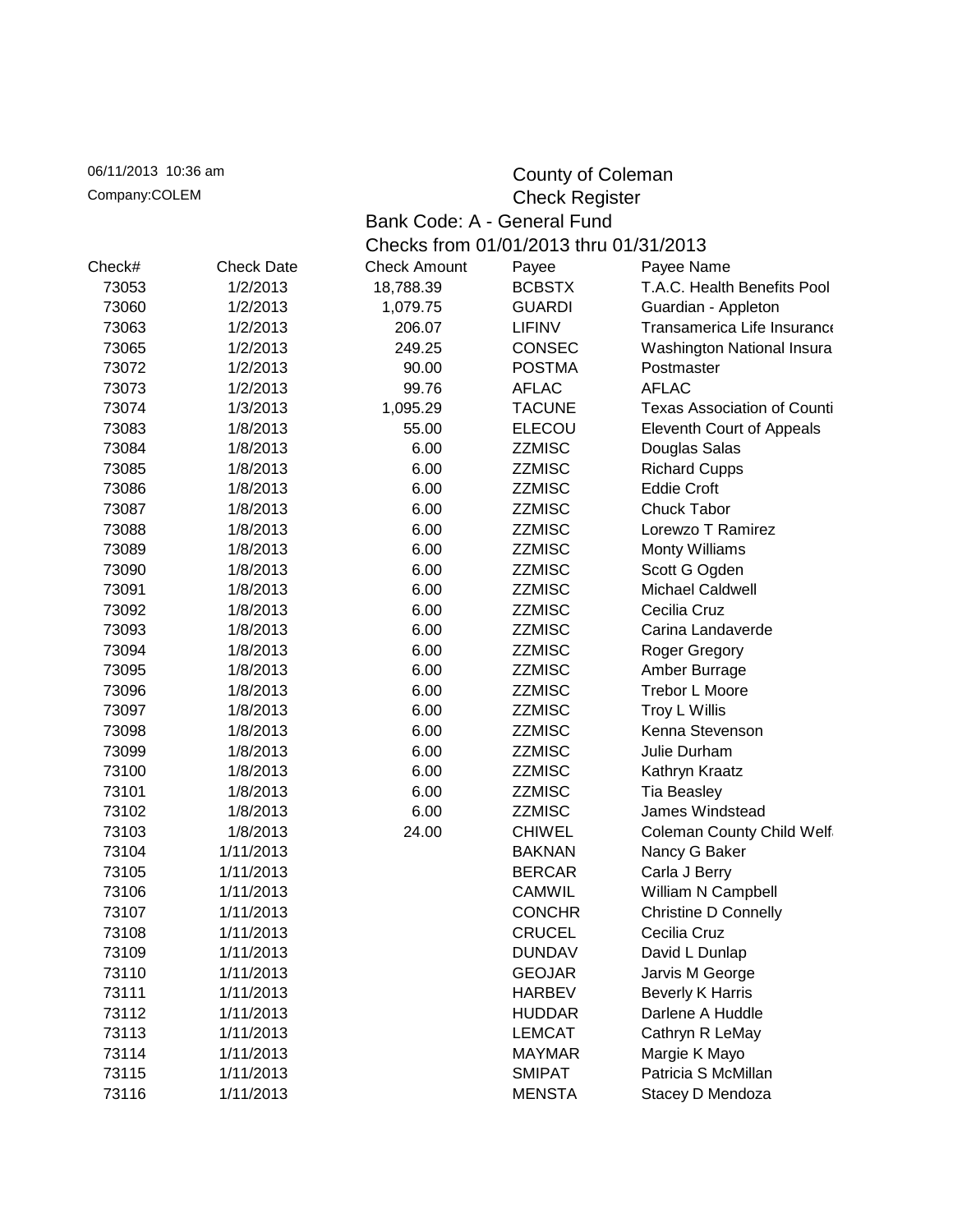| 73117 | 1/11/2013 | <b>NELJAN</b> | Janet A Nelson         |
|-------|-----------|---------------|------------------------|
| 73118 | 1/11/2013 | <b>ROSJOE</b> | Joe L Rose             |
| 73119 | 1/11/2013 | <b>TRAJAM</b> | Jamie L Trammell       |
| 73120 | 1/11/2013 | <b>WATJOE</b> | Joe D Watson           |
| 73121 | 1/11/2013 | <b>BEARIC</b> | Richard L Beal         |
| 73122 | 1/11/2013 | <b>DAVBOB</b> | Bobby A Davis          |
| 73123 | 1/11/2013 | <b>STEJOH</b> | Johnny M Stephenson    |
| 73124 | 1/11/2013 | WALDAR        | Darrell L Walker       |
| 73125 | 1/11/2013 | <b>WILMAR</b> | Mark L Williams        |
| 73126 | 1/11/2013 | <b>CROBOB</b> | Bobby J Croft          |
| 73127 | 1/11/2013 | <b>FORTER</b> | <b>Terry G Fortune</b> |
| 73128 | 1/11/2013 | <b>ROBOLL</b> | Ollie W Roberson, Jr.  |
| 73129 | 1/11/2013 | <b>DILEDD</b> | Eddie W Dillard        |
| 73130 | 1/11/2013 | <b>MORJOE</b> | William J Morris       |
|       |           |               |                        |

## 06/11/2013 10:36 am **County of Coleman** Company:COLEM Company:COLEM Check Register Bank Code: A - General Fund

| Check# | Check Date | <b>Check Amount</b> | Payee         | Payee Name                  |
|--------|------------|---------------------|---------------|-----------------------------|
| 73131  | 1/11/2013  |                     | <b>PEEDAV</b> | David P Peeples, III        |
| 73132  | 1/11/2013  |                     | LAWSCO        | Scotty W Lawrence           |
| 73133  | 1/11/2013  |                     | <b>ROMALE</b> | Alejandro T Romero          |
| 73134  | 1/11/2013  |                     | <b>SMIMAR</b> | Mark R Smith                |
| 73135  | 1/11/2013  |                     | <b>BOWROB</b> | Robert L Bowen              |
| 73136  | 1/11/2013  |                     | <b>HOLMAL</b> | Johnny R Jameson            |
| 73137  | 1/11/2013  |                     | <b>WALMAC</b> | Mackie J Walters            |
| 73138  | 1/10/2013  |                     | <b>WOOCON</b> | Connie Y Beloat             |
| 73139  | 1/10/2013  |                     | <b>COGLES</b> | Leslie W Cogdill            |
| 73140  | 1/10/2013  |                     | <b>HAMMIC</b> | Linda M Hammonds            |
| 73141  | 1/10/2013  |                     | <b>JONRAY</b> | Raymond E Jones, Sr.        |
| 73142  | 1/10/2013  |                     | <b>KENJAC</b> | Jackie D Kenney             |
| 73143  | 1/10/2013  |                     | <b>LANCAS</b> | Archie W Lancaster          |
| 73144  | 1/10/2013  |                     | LAWJES        | Jessie W Laws               |
| 73145  | 1/10/2013  |                     | <b>MELBRA</b> | Branden A Melot             |
| 73146  | 1/10/2013  |                     | <b>PLUVIC</b> | Vickie S Melot              |
| 73147  | 1/10/2013  |                     | <b>MOONAT</b> | Natasha G Moody             |
| 73148  | 1/10/2013  |                     | <b>PONGER</b> | Gerald L Pond               |
| 73149  | 1/10/2013  |                     | <b>TURROB</b> | Robert W Turner             |
| 73150  | 1/10/2013  |                     | <b>WATCIN</b> | Cindy L Watson              |
| 73151  | 1/10/2013  |                     | <b>WILWIL</b> | Willie D Williams           |
| 73152  | 1/10/2013  |                     | <b>WIFDAN</b> | Daniel L Wipff              |
| 73153  | 1/11/2013  | 5,107.95            | <b>STACOM</b> | <b>State Comptroller</b>    |
| 73154  | 1/11/2013  | 18,077.58           | <b>STACOM</b> | <b>State Comptroller</b>    |
| 73155  | 1/11/2013  | 513.81              | <b>STACOM</b> | <b>State Comptroller</b>    |
| 73156  | 1/11/2013  | 30.00               | MENHEA        | Mental Health and Retardati |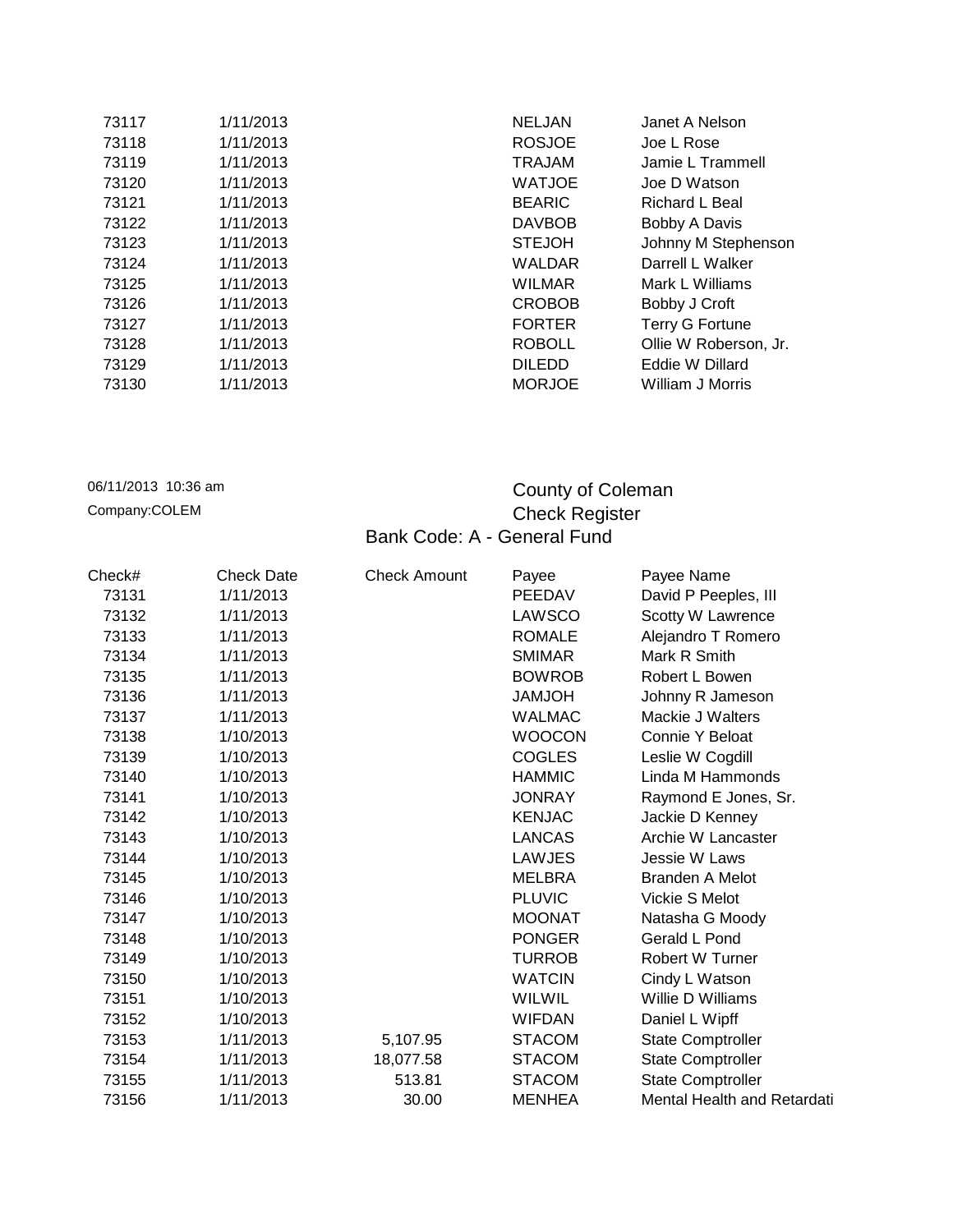| 73157 | 1/14/2013 | 85.00    | <b>TAXASS</b> | Tax Assessor-Collector Ass           |  |
|-------|-----------|----------|---------------|--------------------------------------|--|
| 73158 | 1/14/2013 | 312.48   | <b>XERCOR</b> | <b>Xerox Corporation</b>             |  |
| 73159 | 1/14/2013 | 172.70   | <b>TOSFIN</b> | <b>Toshiba Financial Services</b>    |  |
| 73160 | 1/14/2013 | 650.00 V | <b>ABBOVB</b> | Abbie Ovbieko                        |  |
| 73161 | 1/14/2013 | 204.64   | <b>BEAGRA</b> | Bear Graphics, Inc.                  |  |
| 73162 | 1/14/2013 | 146.51   | <b>ACSGOV</b> | <b>Affiliated Computer Services</b>  |  |
| 73163 | 1/14/2013 | 2,091.67 | <b>NETDAT</b> | Net Data                             |  |
| 73164 | 1/14/2013 | 134.28   | <b>QUICOR</b> | <b>Quill Corporation</b>             |  |
| 73165 | 1/14/2013 | 525.00   | <b>TCSHER</b> | Taylor County Sheriff's Depa         |  |
| 73166 | 1/14/2013 | 284.50   | <b>HIGBRO</b> | Higginbotham Bros True Va            |  |
| 73167 | 1/14/2013 | 56.41    | <b>TYSPHA</b> | <b>Tyson Pharmacy</b>                |  |
| 73168 | 1/14/2013 | 4.48     | O'REIL        | <b>O'Reilly Auto Parts</b>           |  |
| 73169 | 1/14/2013 | 251.52   | <b>BLEFOR</b> | <b>Bledsoe Ford-Mercury</b>          |  |
| 73170 | 1/14/2013 | 577.98   | <b>BENKEI</b> | Ben E. Keith Company                 |  |
| 73171 | 1/14/2013 | 27.22    | <b>DERDIR</b> | <b>Dermatec Direct</b>               |  |
| 73172 | 1/14/2013 | 549.43   | <b>SPRINT</b> | <b>SPRINT</b>                        |  |
| 73173 | 1/14/2013 | 200.30   | <b>SIRFIN</b> | Sirchie Finger Print Labs, Inc       |  |
| 73174 | 1/14/2013 | 1,884.77 | <b>SHOBAS</b> | Shoppin Basket                       |  |
| 73175 | 1/14/2013 | 1,140.66 | <b>TRIPLB</b> | Triple B Fuel                        |  |
| 73176 | 1/14/2013 | 5,495.00 | <b>RCOSHE</b> | <b>Runnels County Treasurer</b>      |  |
| 73177 | 1/14/2013 | 27.47    | <b>KEEDRU</b> | <b>Keel Drug</b>                     |  |
| 73178 | 1/14/2013 | 442.50   | <b>ENETEL</b> | Ener-Tel Services Inc.               |  |
| 73179 | 1/14/2013 | 150.00   | <b>ONTARG</b> | On Target Taxidermy                  |  |
| 73180 | 1/14/2013 | 59.00    | <b>COTECO</b> | Coleman Co. Telecommunio             |  |
| 73181 | 1/14/2013 | 320.30   | <b>VERSOU</b> | <b>Verizon Southwest</b>             |  |
| 73182 | 1/14/2013 | 28.09    | <b>BICHEA</b> | Bickerstaff Heath Delgado A          |  |
| 73183 | 1/14/2013 | 24.97    | <b>NANCAM</b> | Nance Campbell                       |  |
| 73184 | 1/14/2013 | 416.66   | <b>COMCOR</b> | <b>District Adult Probation Depa</b> |  |
| 73185 | 1/14/2013 | 70.68    | <b>WOLPAK</b> | Charles L. Wolfe & Assoc.            |  |
| 73186 | 1/14/2013 | 25.50    | CHR&DE        | Coleman Chronicle & DV               |  |
| 73187 | 1/14/2013 | 183.65   | <b>WELFAR</b> | Wells Fargo Financial Leasi          |  |
| 73188 | 1/14/2013 | 2,391.32 | <b>CITCOL</b> | City of Coleman                      |  |

## 06/11/2013 10:36 am County of Coleman Company:COLEM County of Coleman Company:COLEM County of Coleman Company: Check Register Bank Code: A - General Fund

| Check# | <b>Check Date</b> | <b>Check Amount</b> | Payee         | Payee Name                       |
|--------|-------------------|---------------------|---------------|----------------------------------|
| 73189  | 1/14/2013         | 160.00              | <b>UNIELE</b> | United Elevator Service Inc      |
| 73190  | 1/14/2013         | 1,378.06            | <b>WESTEX</b> | West Texas Fire Extinguish       |
| 73191  | 1/14/2013         | 3,024.57            | <b>ELESYS</b> | Election Systems & Softward      |
| 73192  | 1/14/2013         | 20.00               | <b>TCEQ</b>   | <b>Texas Commission on Envir</b> |
| 73193  | 1/14/2013         | 3,500.00            | <b>COCOME</b> | Coleman County Medical Co        |
| 73194  | 1/14/2013         | 600.00              | <b>TINEDW</b> | Tina Lamb, Court Reporter        |
| 73195  | 1/14/2013         | 150.00              | <b>COUTRE</b> | County Treas.Assn. of Texa       |
| 73196  | 1/14/2013         | 50.00               | <b>BRALOG</b> | Brandon Logan                    |
| 73197  | 1/14/2013         | 700.00              | <b>DERHAM</b> | Derek Hampton                    |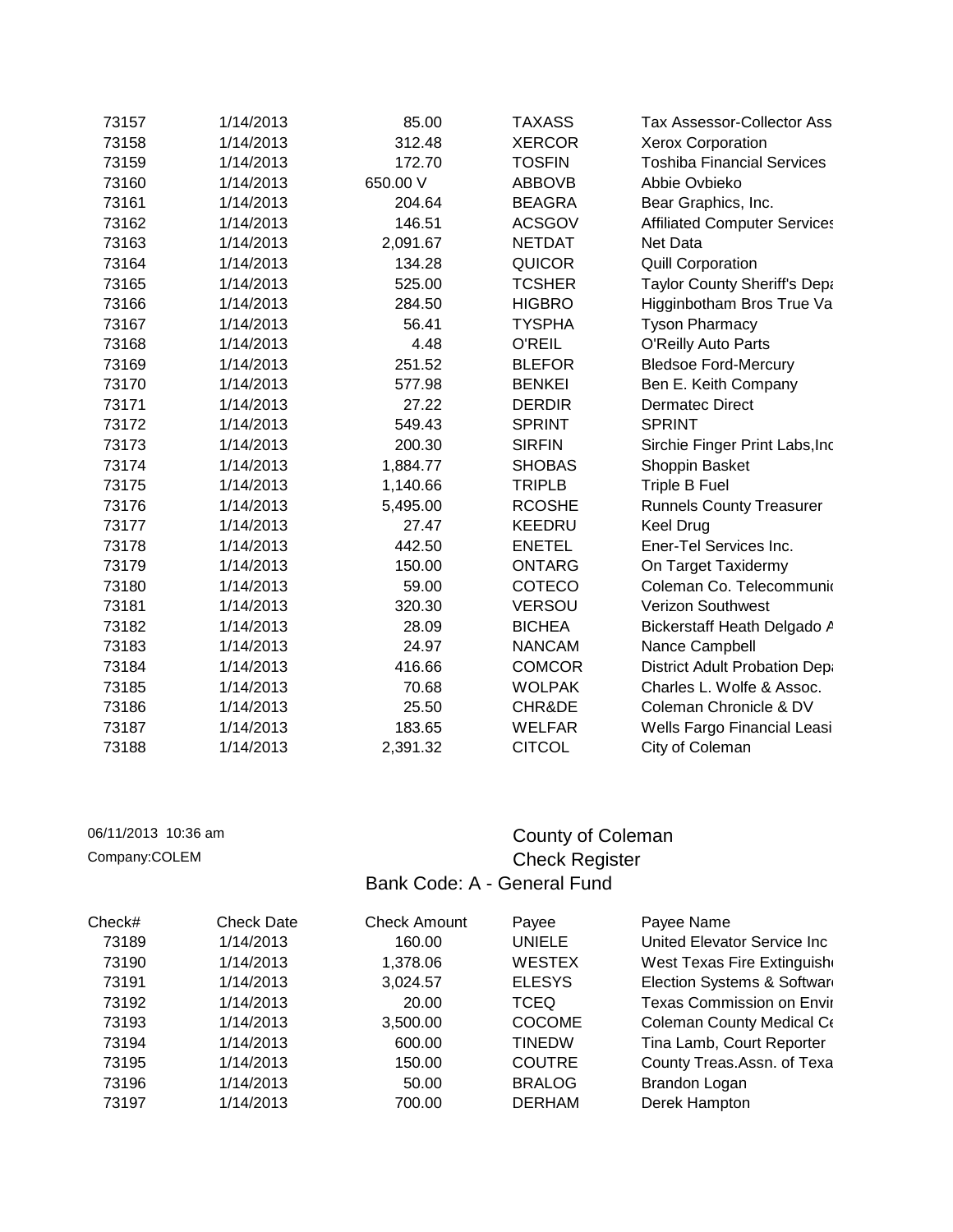| 73198 | 1/14/2013 | 1,307.00 | <b>PAUJEN</b> | Paul Jensen                          |
|-------|-----------|----------|---------------|--------------------------------------|
| 73199 | 1/14/2013 | 50.00    | <b>TEXDIS</b> | <b>Texas District Court Alliance</b> |
| 73200 | 1/14/2013 | 12.50    | <b>ADVOFF</b> | Advantage Office Products I          |
| 73201 | 1/14/2013 | 104.59   | <b>TOUCOM</b> | <b>Touchtone Communications</b>      |
| 73202 | 1/14/2013 | 986.68   | <b>ATMENE</b> | Atmos Energy                         |
| 73203 | 1/14/2013 | 62.80    | ICS           | <b>ICS</b>                           |
| 73204 | 1/14/2013 | 2,400.00 | <b>TEXWIL</b> | Texas Wildlife Damage Mgr            |
| 73205 | 1/14/2013 | 133.00   | <b>WILWOO</b> | After-Hours I. T.                    |
| 73206 | 1/11/2013 |          | <b>HUNTAL</b> | Talonda M Hunt                       |
| 73207 | 1/11/2013 |          | <b>ROSAMI</b> | Amie J Rosalez                       |
| 73208 | 1/11/2013 |          | <b>SANSHI</b> | Shirley C Sansing                    |
| 73270 | 1/25/2013 |          | <b>BAKNAN</b> | Nancy G Baker                        |
| 73271 | 1/25/2013 |          | <b>BERCAR</b> | Carla J Berry                        |
| 73272 | 1/25/2013 |          | <b>CAMWIL</b> | William N Campbell                   |
| 73273 | 1/25/2013 |          | <b>CONCHR</b> | <b>Christine D Connelly</b>          |
| 73274 | 1/25/2013 |          | <b>CRUCEL</b> | Cecilia Cruz                         |
| 73275 | 1/25/2013 |          | <b>DUNDAV</b> | David L Dunlap                       |
| 73276 | 1/25/2013 |          | <b>GEOJAR</b> | Jarvis M George                      |
| 73277 | 1/25/2013 |          | <b>HARBEV</b> | <b>Beverly K Harris</b>              |
| 73278 | 1/25/2013 |          | <b>HUDDAR</b> | Darlene A Huddle                     |
| 73279 | 1/25/2013 |          | <b>EDWTIN</b> | Tina G Lamb                          |
| 73280 | 1/25/2013 |          | <b>LEMCAT</b> | Cathryn R LeMay                      |
| 73281 | 1/25/2013 |          | <b>MAYMAR</b> | Margie K Mayo                        |
| 73282 | 1/25/2013 |          | <b>SMIPAT</b> | Patricia S McMillan                  |
| 73283 | 1/25/2013 |          | <b>MENSTA</b> | Stacey D Mendoza                     |
| 73284 | 1/25/2013 |          | <b>NELJAN</b> | Janet A Nelson                       |
| 73285 | 1/25/2013 |          | <b>QUIDAR</b> | Darla R Quinney                      |
| 73286 | 1/25/2013 |          | <b>ROSJOE</b> | Joe L Rose                           |
| 73287 | 1/25/2013 |          | <b>TRAJAM</b> | Jamie L Trammell                     |
| 73288 | 1/25/2013 |          | <b>WATJOE</b> | Joe D Watson                         |
| 73289 | 1/25/2013 |          | <b>BEARIC</b> | Richard L Beal                       |
| 73290 | 1/25/2013 |          | <b>DAVBOB</b> | <b>Bobby A Davis</b>                 |
| 73291 | 1/25/2013 |          | <b>STEJOH</b> | Johnny M Stephenson                  |
| 73292 | 1/25/2013 |          | <b>WALDAR</b> | Darrell L Walker                     |
| 73293 | 1/25/2013 |          | WILMAR        | Mark L Williams                      |
| 73294 | 1/25/2013 |          | <b>CROBOB</b> | Bobby J Croft                        |
| 73295 | 1/25/2013 |          | <b>FORTER</b> | <b>Terry G Fortune</b>               |
| 73296 | 1/25/2013 |          | <b>ROBOLL</b> | Ollie W Roberson, Jr.                |
| 73297 | 1/25/2013 |          | <b>DILEDD</b> | <b>Eddie W Dillard</b>               |
| 73298 | 1/25/2013 |          | <b>MORJOE</b> | William J Morris                     |
| 73299 | 1/25/2013 |          | PEEDAV        | David P Peeples, III                 |
| 73300 | 1/25/2013 |          | LAWSCO        | Scotty W Lawrence                    |
| 73301 | 1/25/2013 |          | <b>ROMALE</b> | Alejandro T Romero                   |
| 73302 | 1/25/2013 |          | <b>SMIMAR</b> | Mark R Smith                         |
| 73303 | 1/25/2013 |          | <b>BOWROB</b> | Robert L Bowen                       |
| 73304 | 1/25/2013 |          | <b>HOLMAL</b> | Johnny R Jameson                     |
| 73305 | 1/25/2013 |          | <b>WALMAC</b> | Mackie J Walters                     |
| 73306 | 1/24/2013 |          | <b>HUNTAL</b> | Talonda M Hunt                       |
| 73307 | 1/24/2013 |          | <b>WOOCON</b> | Connie Y Beloat                      |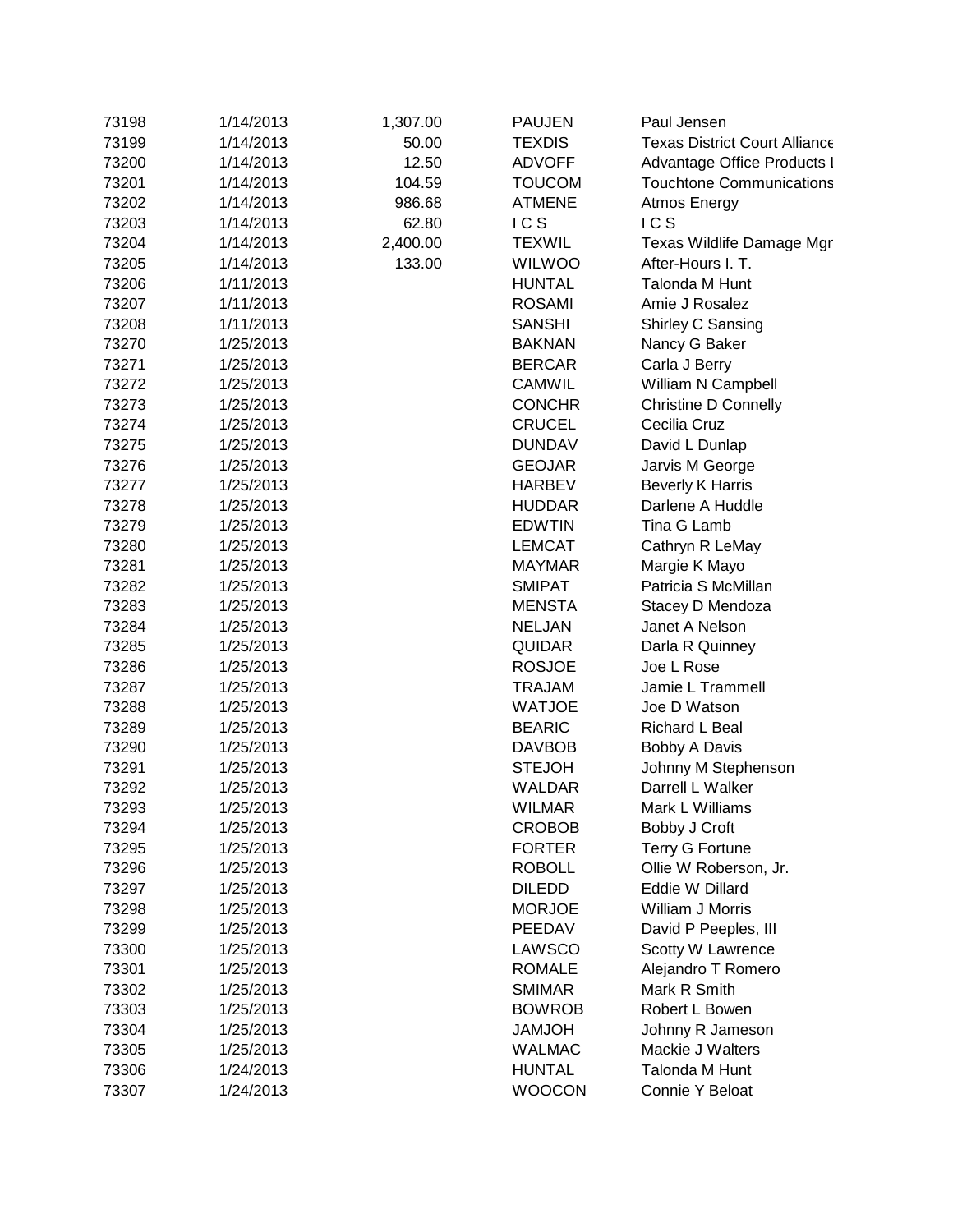06/11/2013 10:36 am County of Coleman<br>
Company:COLEM Company:COLEM Check Register Check Register Bank Code: A - General Fund

| Check# | <b>Check Date</b> | Check Amo Payee   |                 | Payee Name                        |
|--------|-------------------|-------------------|-----------------|-----------------------------------|
| 73308  | 1/24/2013         |                   | <b>BRIMAR</b>   | Mary J Brixey                     |
| 73309  | 1/24/2013         |                   | <b>COGLES</b>   | Leslie W Cogdill                  |
| 73310  | 1/24/2013         |                   | <b>HAMMIC</b>   | Linda M Hammonds                  |
| 73311  | 1/24/2013         |                   | <b>JONRAY</b>   | Raymond E Jones, Sr.              |
| 73312  | 1/24/2013         |                   | <b>KENJAC</b>   | Jackie D Kenney                   |
| 73313  | 1/24/2013         |                   | <b>LANCAS</b>   | Archie W Lancaster                |
| 73314  | 1/24/2013         |                   | LAWJES          | Jessie W Laws                     |
| 73315  | 1/24/2013         |                   | <b>MELBRA</b>   | <b>Branden A Melot</b>            |
| 73316  | 1/24/2013         |                   | <b>PLUVIC</b>   | Vickie S Melot                    |
| 73317  | 1/24/2013         |                   | <b>MOONAT</b>   | Natasha G Moody                   |
| 73318  | 1/24/2013         |                   | <b>PONGER</b>   | Gerald L Pond                     |
| 73319  | 1/24/2013         |                   | <b>TURROB</b>   | Robert W Turner                   |
| 73320  | 1/24/2013         |                   | <b>WATCIN</b>   | Cindy L Watson                    |
| 73321  | 1/24/2013         |                   | WILWIL          | Willie D Williams                 |
| 73322  | 1/24/2013         |                   | <b>WIFDAN</b>   | Daniel L Wipff                    |
| 73323  | 1/28/2013         | 400.00 V          | <b>ALLEVA</b>   | <b>Allicyn Evans</b>              |
| 73324  | 1/28/2013         | 70.89 V           | <b>OFFDEP</b>   | Office Depot                      |
| 73325  | 1/28/2013         | 339.57 V          | <b>STAMEN</b>   | Stacey Mendoza                    |
| 73326  | 1/28/2013         | 146.01 V          | <b>KIROFF</b>   | Kirbo's Office Systems            |
| 73327  | 1/28/2013         | 1,110.07 V TRIPLB |                 | Triple B Fuel                     |
| 73328  | 1/28/2013         | 1,661.16 V CARSER |                 | <b>Card Service Center</b>        |
| 73329  | 1/28/2013         | 320.00 V          | <b>LORBOH</b>   | Lori Bohannon County Clerk        |
| 73330  | 1/28/2013         | 1,447.28 V VERSOU |                 | Verizon Southwest                 |
| 73331  | 1/28/2013         | 142.37 V          | <b>SCOMER</b>   | Scott-Merriman, Inc.              |
| 73332  | 1/28/2013         | 305.38 V          | <b>BEAGRA</b>   | Bear Graphics, Inc.               |
| 73333  | 1/28/2013         | 46.75 V           | <b>SHOBAS</b>   | Shoppin Basket                    |
| 73334  | 1/28/2013         | 35.10 V           | <b>ATMENE</b>   | Atmos Energy                      |
| 73335  | 1/28/2013         | 110.00 V          | <b>TXDELI</b>   | <b>Texas Department of Licens</b> |
| 73336  | 1/28/2013         | 458.34 V          | <b>CMCDON</b>   | <b>Charles McDonald</b>           |
| 73337  | 1/28/2013         | 540.00 V          | <b>ABBOVB</b>   | Abbie Ovbieko                     |
| 73338  | 1/28/2013         | 750.00 V          | <b>MICPAR</b>   | <b>Michael Parker</b>             |
| 73339  | 1/28/2013         | 59.93 V           | <b>ADVOFF</b>   | Advantage Office Products I       |
| 73340  | 1/28/2013         | 50.00 V           | <b>WADTUR</b>   | <b>Wade Turner</b>                |
| 73352  | 1/28/2013         |                   | <b>ROSAMI</b>   | Amie J Rosalez                    |
| 73353  | 1/28/2013         |                   | <b>SANSHI</b>   | Shirley C Sansing                 |
| 73359  | 1/28/2013         |                   | 400.00 ALLEVA   | <b>Allicyn Evans</b>              |
| 73360  | 1/28/2013         |                   | 70.89 OFFDEP    | Office Depot                      |
| 73361  | 1/28/2013         |                   | 339.57 STAMEN   | Stacey Mendoza                    |
| 73362  | 1/28/2013         |                   | 146.01 KIROFF   | Kirbo's Office Systems            |
| 73363  | 1/28/2013         | 1,110.07 TRIPLB   |                 | Triple B Fuel                     |
| 73364  | 1/28/2013         |                   | 1,661.16 CARSER | <b>Card Service Center</b>        |
| 73365  | 1/28/2013         |                   | 320.00 LORBOH   | Lori Bohannon County Clerk        |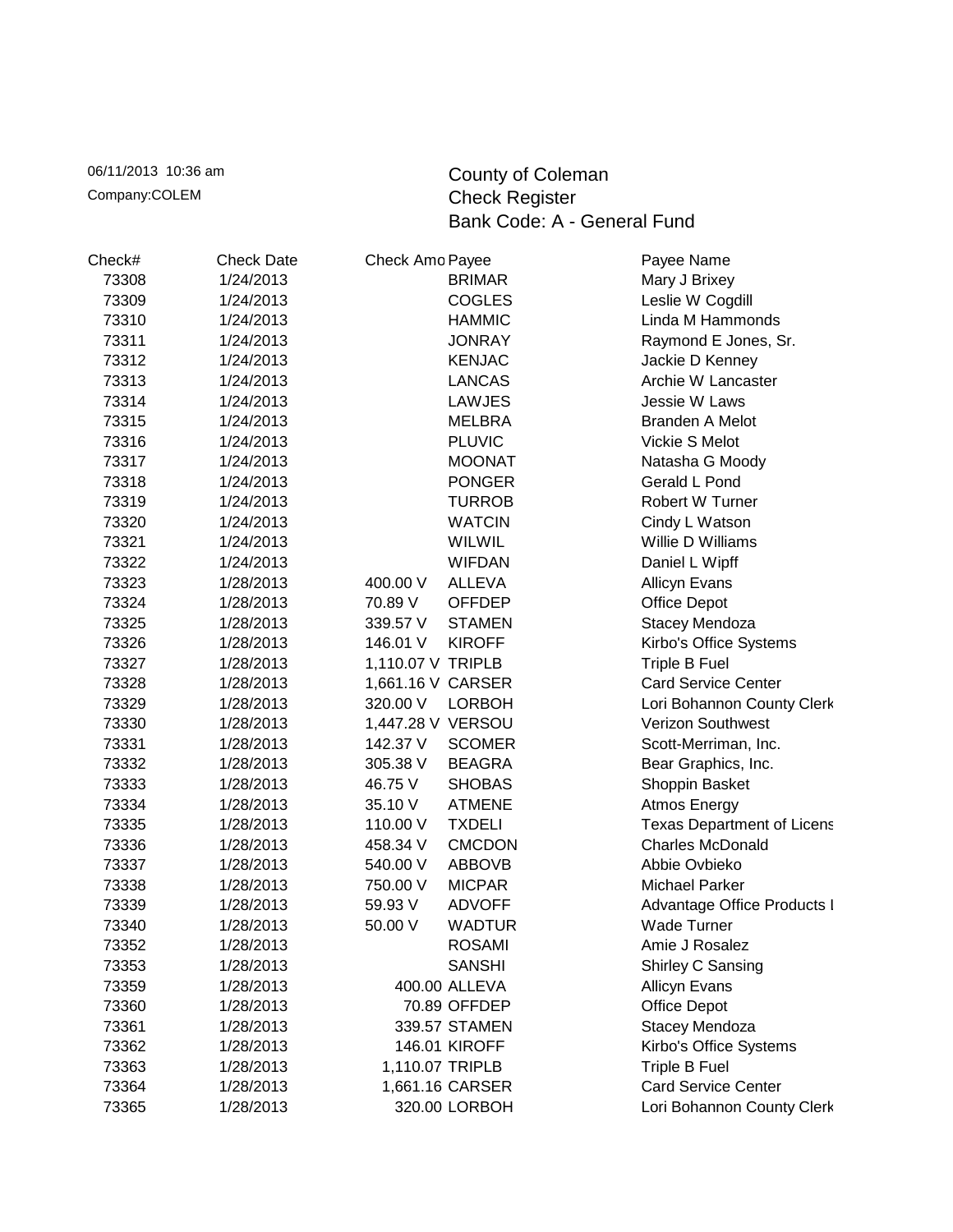| 73366 | 1/28/2013 | 1,447.28 VERSOU      | Verizon Southwest                  |
|-------|-----------|----------------------|------------------------------------|
| 73367 | 1/28/2013 | 142.37 SCOMER        | Scott-Merriman, Inc.               |
| 73368 | 1/28/2013 | 305.38 BEAGRA        | Bear Graphics, Inc.                |
| 73369 | 1/28/2013 | 46.75 SHOBAS         | Shoppin Basket                     |
| 73370 | 1/28/2013 | 35.10 ATMENE         | Atmos Energy                       |
| 73371 | 1/28/2013 | 110.00 TXDELI        | <b>Texas Department of Licens</b>  |
| 73372 | 1/28/2013 | 458.34 CMCDON        | <b>Charles McDonald</b>            |
| 73373 | 1/28/2013 | 540.00 ABBOVB        | Abbie Ovbieko                      |
| 73374 | 1/28/2013 | 750.00 MICPAR        | Michael Parker                     |
| 73375 | 1/28/2013 | 59.93 ADVOFF         | Advantage Office Products I        |
| 73376 | 1/28/2013 | 50.00 WADTUR         | <b>Wade Turner</b>                 |
| 73388 | 1/30/2013 | 400.00 JOHWEE        | John Weeks                         |
| 73389 | 1/30/2013 | 300.00 MENHEA        | Mental Health and Retardati        |
| 73390 | 1/30/2013 | <b>150.00 CONVAL</b> | Concho Valley Regional Foc         |
| 73391 | 1/30/2013 | 500.00 TAYCOU        | <b>Taylor County Juvenile Prob</b> |
| 73392 | 1/30/2013 | <b>200.00 SANVOL</b> | Santa Anna Volunteer Fire          |
|       |           |                      |                                    |

## 06/11/2013 10:36 am **County of Coleman** Company:COLEM Company:COLEM Check Register Bank Code: A - General Fund

| Check# | <b>Check Date</b> | <b>Check Amount</b> | Payee         | Payee Name                         |
|--------|-------------------|---------------------|---------------|------------------------------------|
| 73393  | 1/30/2013         | 75.00               | SOUCOL        | South Coleman County Fire          |
| 73394  | 1/30/2013         | 150.00              | <b>BURFIR</b> | <b>Burkett Fire Dept.</b>          |
| 73395  | 1/30/2013         | 75.00               | <b>LAKCOL</b> | Lake Coleman VFD                   |
| 73396  | 1/30/2013         | 75.00               | <b>VALFIR</b> | Valera Fire Department             |
| 73397  | 1/30/2013         | 75.00               | <b>COMSHO</b> | Comanche Shores Fire Dep           |
| 73398  | 1/30/2013         | 75.00               | <b>TALFIR</b> | <b>Talpa Fire Department</b>       |
| 73399  | 1/30/2013         | 5,300.00            | <b>CITCOL</b> | City of Coleman                    |
| 73400  | 1/30/2013         | 50.00               | COLFOO        | <b>Christian Family Ministries</b> |
| 73401  | 1/30/2013         | 75.00               | <b>NOVFIR</b> | Rough Creek Fire Departme          |
| 73402  | 1/30/2013         | 500.00              | <b>JOHPEA</b> | John Pearce                        |
| 73403  | 1/30/2013         | 75.00               | <b>GLCOVE</b> | Glen Cove Volunteer Fire De        |
| 73404  | 1/30/2013         | 500.00              | <b>HEAHEM</b> | Law Office of Heath Hemph          |
| 241    | <b>TOTAL</b>      | 73,221.08           |               | 19 Voided Check(s) Total: 8        |

## 06/11/2013 10:36 am **County of Coleman** Company:COLEM Company:COLEM Check Register

### Bank Code: B - General Road and Bridge Fund Checks from 01/01/2013 thru 01/31/2013

| <u>UILEURS HUIH U I/U I/ZU IS THUU U I/S I/ZU IS</u> |        |                                             |                              |  |  |
|------------------------------------------------------|--------|---------------------------------------------|------------------------------|--|--|
|                                                      |        | Payee                                       | Payee Name                   |  |  |
|                                                      |        | <b>BCBSTX</b>                               | T.A.C. Health Benefits Pool  |  |  |
| 1/2/2013                                             | 224.00 | <b>LISTBL</b>                               | Blue Cross Blue Shield of To |  |  |
| 1/2/2013                                             | 87.40  | <b>GUARDI</b>                               | Guardian - Appleton          |  |  |
| 1/2/2013                                             | 214.50 | <b>CONSEC</b>                               | Washington National Insura   |  |  |
| 1/2/2013                                             | 31.90  | <b>TRALIF</b>                               | Conseco Life Insurance Co.   |  |  |
|                                                      |        | Check Da Check Amount<br>1/2/2013 10,613.40 |                              |  |  |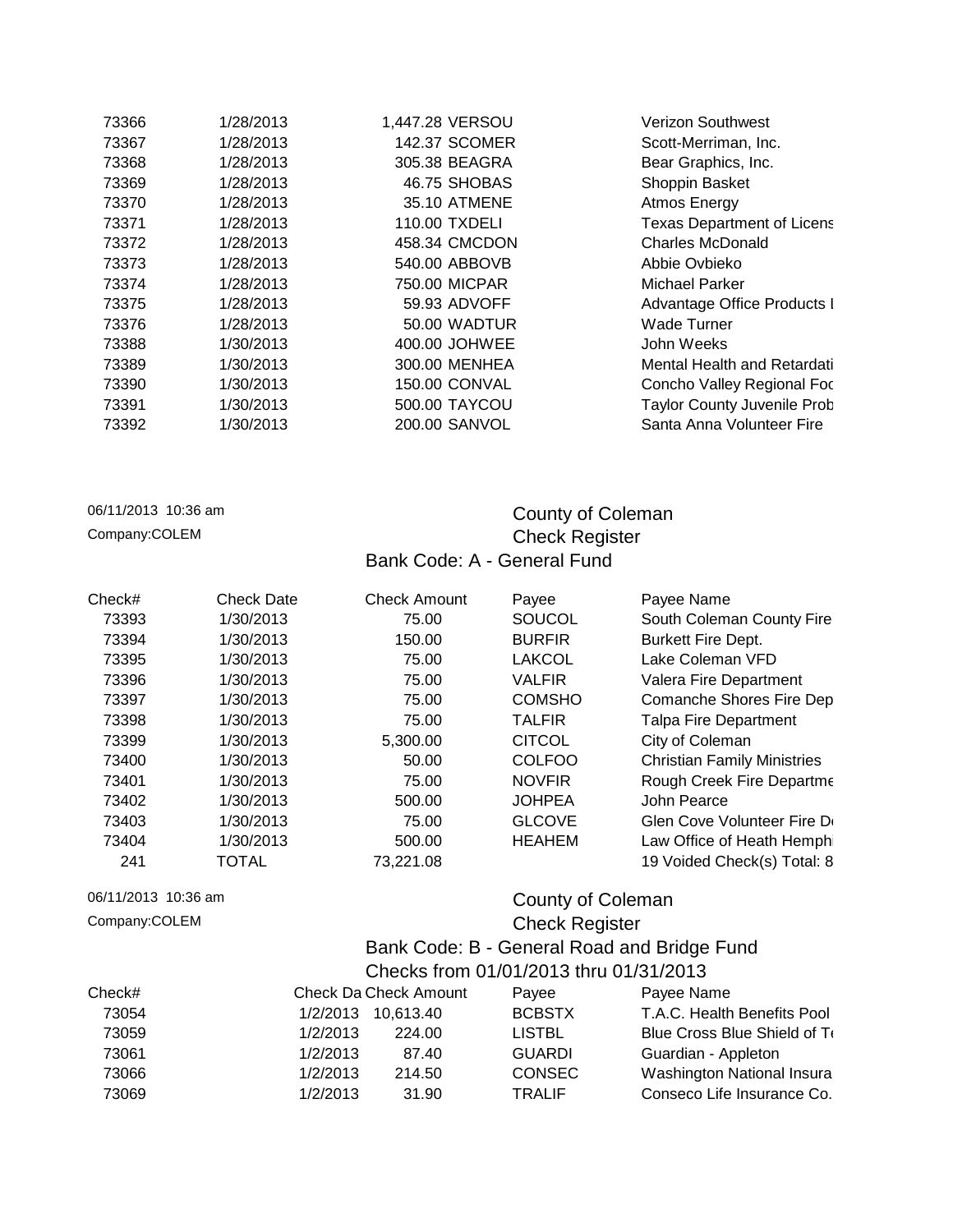| 73075               | 1/3/2013         | 41.69                        | <b>TRIPLB</b>                          | Triple B Fuel                     |
|---------------------|------------------|------------------------------|----------------------------------------|-----------------------------------|
| 73079               | 1/8/2013         | 274.26                       | <b>TRIPLB</b>                          | Triple B Fuel                     |
| 73209               | #######          | 145.85                       | <b>NEWHOL</b>                          | <b>CRA Payment center</b>         |
| 73210               | #######          | 87.00                        | <b>CHECHE</b>                          | Chem Chek Inc.                    |
| 73211               | #######          | 19.79                        | <b>COOSUP</b>                          | Cooper Supply, Inc.               |
| 73212               | #######          | 233.90                       | <b>JOHIMP</b>                          | Johnson Implement Compa           |
| 73213               | #######          | 975.88                       | <b>TRIBLA</b>                          | Triple Blade & Steel              |
| 73270               | #######          | 377.41                       | <b>TRIPLB</b>                          | Triple B Fuel                     |
| 73341               | #######          | 148.94 V                     | <b>ABINEW</b>                          | Abilene New Holland, Inc.         |
| 73354               | #######          | 32.42                        | <b>TRIPLB</b>                          | Triple B Fuel                     |
| 73377               | #######          | 148.94                       | <b>ABINEW</b>                          | Abilene New Holland, Inc.         |
|                     | <b>16 TOTAL</b>  | 13,508.34                    |                                        | 1 Voided Check(s) Total: 14       |
|                     |                  |                              |                                        |                                   |
| 06/11/2013 10:36 am |                  |                              | County of Coleman                      |                                   |
| Company:COLEM       |                  |                              | <b>Check Register</b>                  |                                   |
|                     |                  |                              | Bank Code: C - Precinct No. 1          |                                   |
|                     |                  |                              |                                        |                                   |
|                     |                  |                              | Checks from 01/01/2013 thru 01/31/2013 |                                   |
| Check#              |                  | <b>Check Da Check Amount</b> | Payee                                  | Payee Name                        |
| 73055               | 1/2/2013         | 107.27                       | <b>BCBSTX</b>                          | T.A.C. Health Benefits Pool       |
| 73064               | 1/2/2013         |                              | <b>19.22 LIFINV</b>                    | Transamerica Life Insurance       |
| 73067               | 1/2/2013         |                              | 41.00 CONSEC                           | Washington National Insura        |
| 73076               | 1/3/2013         |                              | 40.68 TRIPLB                           | Triple B Fuel                     |
| 73214               | #######          |                              | 74.79 CITCOL                           | City of Coleman                   |
| 73215               | #######          |                              | 39.70 COLELE                           | <b>Coleman County Electric Co</b> |
| 73216               | #######          | 1,355.68                     | <b>FIRCOL</b>                          | Coleman InterBank                 |
| 73217               | #######          |                              | 13.14 HIGBRO                           | Higginbotham Bros True Va         |
| 73218               | #######          |                              | 14.48 JOHIMP                           | Johnson Implement Compa           |
| 73219               | #######          | 126.00                       | <b>LEOVAL</b>                          | Leon Valley Inc.                  |
| 73220               | #######          |                              | 70.87 MONAUT                           | <b>Monroe Auto Parts</b>          |
| 73221               | #######          | 990.00                       | PF&E                                   | P. F. & E. Oil Company            |
| 73222               | #######          |                              | 7.44 TOUCOM                            | <b>Touchtone Communications</b>   |
| 73223               | #######          |                              | 49.31 VERSOU                           | Verizon Southwest                 |
| 73224               | #######          | 491.03                       | <b>WARCAT</b>                          | Warren CAT                        |
| 73225               | #######          | 265.90                       | <b>WILTIR</b>                          | <b>Williams Tire Store</b>        |
| 73342               | ####### 73.58 V  |                              | <b>CERLAB</b>                          | <b>Certified Laboratories</b>     |
| 73343               | ####### 93.75 V  |                              | <b>MIDAME</b>                          | Mid-American Research Ch          |
| 73344               | ####### 198.58 V |                              | <b>WARCAT</b>                          | Warren CAT                        |
| 73355               | #######          | 2,829.08                     | <b>TRIPLB</b>                          | Triple B Fuel                     |
| 73378               | #######          |                              | 73.58 CERLAB                           | <b>Certified Laboratories</b>     |
| 73379               | #######          |                              | 93.75 MIDAME                           | Mid-American Research Ch          |
| 73380               | #######          | 198.58                       | <b>WARCAT</b>                          | <b>Warren CAT</b>                 |
|                     | 23 TOTAL         | 6,901.50                     |                                        | 3 Voided Check(s) Total: 36       |
|                     |                  |                              |                                        |                                   |
| 06/11/2013 10:36 am |                  |                              | <b>County of Coleman</b>               |                                   |
| Company:COLEM       |                  |                              | <b>Check Register</b>                  |                                   |
|                     |                  |                              |                                        |                                   |
|                     |                  |                              | Bank Code: D - Precinct No. 2          |                                   |
|                     |                  |                              | Checks from 01/01/2013 thru 01/31/2013 |                                   |
| Check#              |                  | <b>Check Da Check Amount</b> | Payee                                  | Payee Name                        |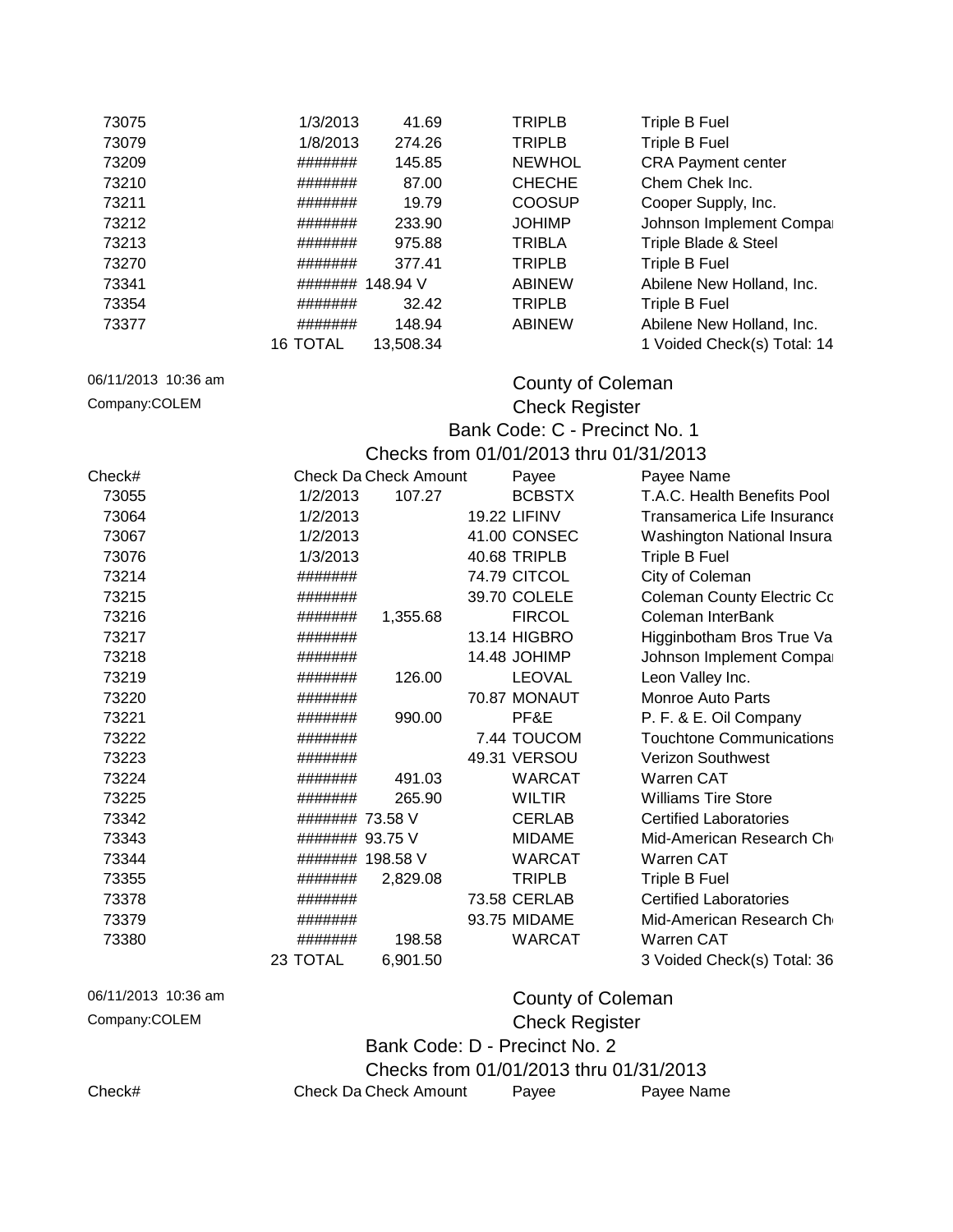| 73056               | 1/2/2013<br>700.92                           | <b>BCBSTX</b>                          | T.A.C. Health Benefits Pool          |  |
|---------------------|----------------------------------------------|----------------------------------------|--------------------------------------|--|
| 73070               | 1/2/2013<br>900.00                           | <b>SPRRAN</b>                          | <b>Spring Creek Ranch</b>            |  |
| 73077               | 1/3/2013<br>3,505.85                         | <b>TRIPLB</b>                          | <b>Triple B Fuel</b>                 |  |
| 73080               | 1/8/2013<br>303.65                           | <b>TRIPLB</b>                          | Triple B Fuel                        |  |
| 73226               | 37.24<br>#######                             | <b>AIRSOU</b>                          | <b>Airgas Southwest</b>              |  |
| 73227               | 128.50<br>#######                            | <b>CITSAN</b>                          | City of Santa Anna                   |  |
| 73228               | #######<br>29.97                             | <b>CCTELE</b>                          | <b>Coleman County Telephone</b>      |  |
| 73229               | 52.11<br>#######                             | <b>COOSUP</b>                          | Cooper Supply, Inc.                  |  |
| 73230               | 323.78<br>#######                            | <b>HIGBRO</b>                          | Higginbotham Bros True Va            |  |
| 73231               | 103.37<br>#######                            | <b>JOHIMP</b>                          | Johnson Implement Compa              |  |
| 73232               | 333.73<br>#######                            | O'REIL                                 | <b>O'Reilly Auto Parts</b>           |  |
| 73233               | 78.43<br>#######                             | <b>RICBEA</b>                          | <b>Rick Beal</b>                     |  |
| 73234               | 11.97<br>#######                             | <b>SHOBAS</b>                          | Shoppin Basket                       |  |
| 73235               | 2,751.78<br>#######                          | <b>SWESTE</b>                          | <b>Sweetwater Steel Company</b>      |  |
| 73236               | 154.74<br>#######                            | <b>WATJET</b>                          | Watson Jet-Lube                      |  |
| 73237               | 208.96<br>#######                            | <b>WARCAT</b>                          | <b>Warren CAT</b>                    |  |
| 73238               | 402.80<br>#######                            | <b>WILTIR</b>                          | <b>Williams Tire Store</b>           |  |
| 73239               | 204.45<br>#######                            | WTU                                    | <b>West Texas Utilities Compa</b>    |  |
| 73345               | ####### 293.49 V                             | <b>AIRSOU</b>                          | Airgas Southwest                     |  |
| 73346               | ####### 84.00 V                              | <b>BOLSTE</b>                          | <b>Bolton Steel Erectors</b>         |  |
| 73356               | 326.33<br>#######                            | <b>TRIPLB</b>                          | Triple B Fuel                        |  |
| 73381               | #######<br>293.49                            | <b>AIRSOU</b>                          | Airgas Southwest                     |  |
| 73382               | 84.00<br>#######                             | <b>BOLSTE</b>                          | <b>Bolton Steel Erectors</b>         |  |
|                     | 23 TOTAL<br>10,936.07                        |                                        | 2 Voided Check(s) Total: 37          |  |
|                     |                                              |                                        |                                      |  |
| 06/11/2013 10:36 am |                                              | County of Coleman                      |                                      |  |
| Company:COLEM       |                                              | <b>Check Register</b>                  |                                      |  |
|                     |                                              | Bank Code: E - Precinct No. 3          |                                      |  |
|                     |                                              |                                        |                                      |  |
|                     |                                              | Checks from 01/01/2013 thru 01/31/2013 |                                      |  |
|                     |                                              |                                        |                                      |  |
|                     | <b>Check Da Check Amount</b>                 | Payee                                  | Payee Name                           |  |
| 73057               | 1/2/2013<br>210.88                           | <b>BCBSTX</b>                          | T.A.C. Health Benefits Pool          |  |
| 73068               | 1/2/2013<br>76.70                            | <b>CONSEC</b>                          | Washington National Insura           |  |
| Check#<br>73081     | 1/8/2013<br>2,711.95                         | <b>TRIPLB</b>                          | Triple B Fuel                        |  |
| 73240               | #######<br>1,830.61                          | <b>CATFIN</b>                          | <b>Caterpillar Financial Service</b> |  |
| 73241               | 1,936.68<br>#######                          | <b>FIRCOL</b>                          | Coleman InterBank                    |  |
| 73242               | 30.49<br>#######                             | <b>COLELE</b>                          | <b>Coleman County Electric Co</b>    |  |
| 73243               | 22.81<br>#######                             | <b>COLWAT</b>                          | <b>Coleman County Special Uti</b>    |  |
| 73244               | 22.86<br>#######                             | <b>CCTELE</b>                          | <b>Coleman County Telephone</b>      |  |
| 73245               | 334.97<br>#######                            | <b>COOSUP</b>                          | Cooper Supply, Inc.                  |  |
| 73246               | 3,420.00<br>#######                          | <b>DOUEDO</b>                          | Double "E" Dozer & Welding           |  |
| 73247               | 61.30<br>#######                             | <b>DUNDIS</b>                          | Trashaway/Duncan #691                |  |
| 73248               | 57.92<br>#######                             | <b>HIGBRO</b>                          | Higginbotham Bros True Va            |  |
| 73249               | 48.45<br>#######                             | <b>JOHIMP</b>                          | Johnson Implement Compa              |  |
| 73250               | 457.86<br>#######                            | O'REIL                                 | <b>O'Reilly Auto Parts</b>           |  |
| 73251               | 603.73<br>#######                            | <b>WARCAT</b>                          | Warren CAT                           |  |
| 73252               | 372.27<br>#######                            | <b>WILTIR</b>                          | <b>Williams Tire Store</b>           |  |
| 73271               | 82.63<br>#######                             | <b>TRIPLB</b>                          | <b>Triple B Fuel</b>                 |  |
| 73357               | 2,403.45<br>#######<br>18 TOTAL<br>14,685.56 | <b>TRIPLB</b>                          | Triple B Fuel                        |  |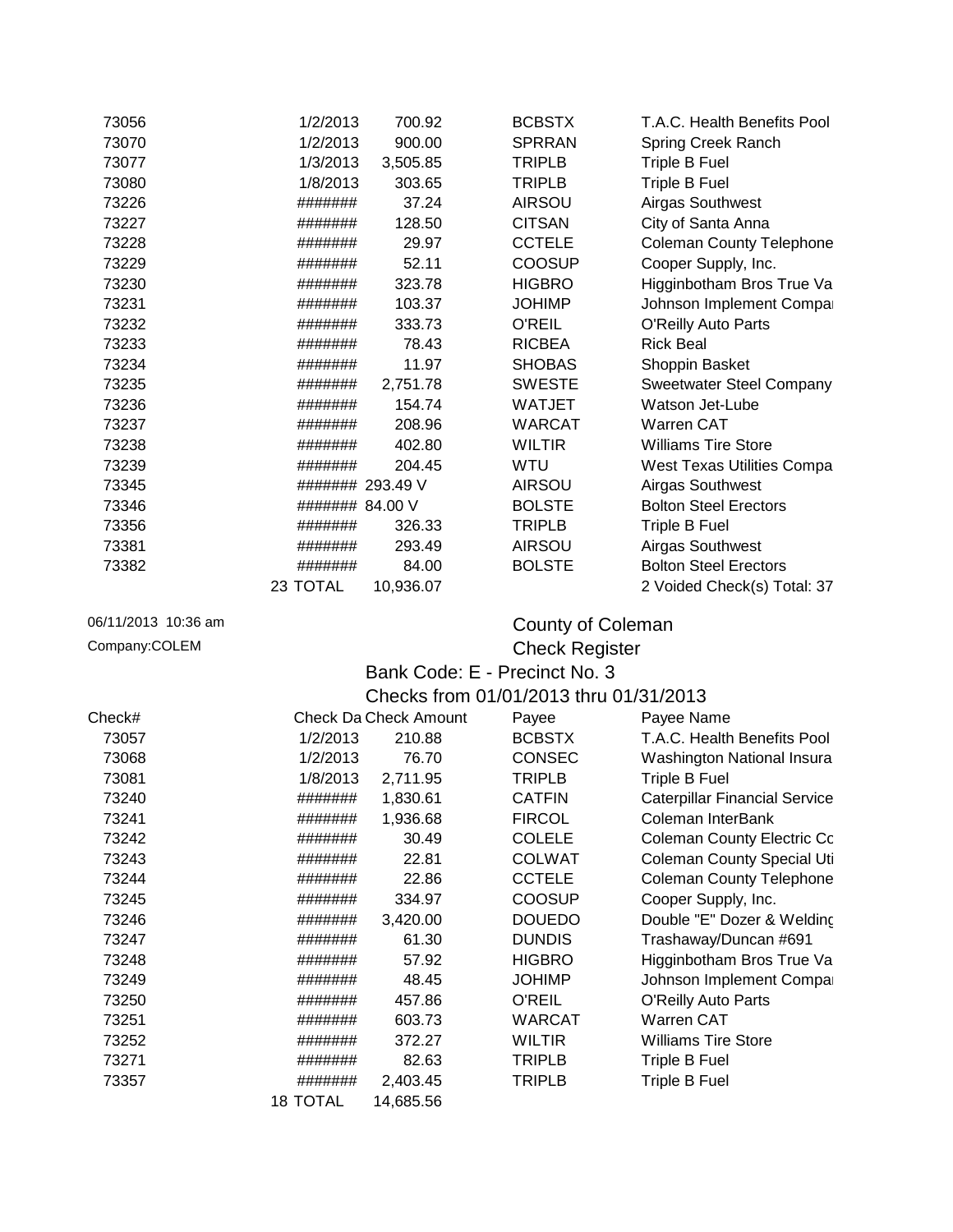| 06/11/2013 10:36 am           |                       |                                        |  | County of Coleman |                                      |  |  |  |
|-------------------------------|-----------------------|----------------------------------------|--|-------------------|--------------------------------------|--|--|--|
| Company:COLEM                 | <b>Check Register</b> |                                        |  |                   |                                      |  |  |  |
| Bank Code: F - Precinct No. 4 |                       |                                        |  |                   |                                      |  |  |  |
|                               |                       | Checks from 01/01/2013 thru 01/31/2013 |  |                   |                                      |  |  |  |
| Check#                        |                       | <b>Check Da Check Amount</b>           |  | Payee             | Payee Name                           |  |  |  |
| 73058                         | 1/2/2013              | 42.34                                  |  | <b>BCBSTX</b>     | T.A.C. Health Benefits Pool          |  |  |  |
| 73062                         | 1/2/2013              | 89.95                                  |  | <b>GUARDI</b>     | Guardian - Appleton                  |  |  |  |
| 73071                         | 1/2/2013              | 424.25                                 |  | <b>JACGAR</b>     | Jack's Garage                        |  |  |  |
| 73078                         | 1/3/2013              | 441.62                                 |  | <b>TRIPLB</b>     | Triple B Fuel                        |  |  |  |
| 73082                         | 1/8/2013              | 339.28                                 |  | <b>TRIPLB</b>     | Triple B Fuel                        |  |  |  |
| 73253                         | #######               | 105.12                                 |  | <b>ABISAL</b>     | Abilene Sales Inc.                   |  |  |  |
| 73254                         | #######               | 101.17                                 |  | <b>ALLWAS</b>     | <b>Allied Waste Services</b>         |  |  |  |
| 73255                         | #######               | 2,165.83                               |  | <b>CATFIN</b>     | <b>Caterpillar Financial Service</b> |  |  |  |
| 73256                         | #######               | 57.00                                  |  | <b>COLELE</b>     | <b>Coleman County Electric Co</b>    |  |  |  |
| 73257                         | #######               | 23.42                                  |  | <b>COLWAT</b>     | <b>Coleman County Special Uti</b>    |  |  |  |
| 73258                         | #######               | 1,178.49                               |  | <b>CONCON</b>     | <b>Contech Construction Produ</b>    |  |  |  |
| 73259                         | #######               | 14.47                                  |  | <b>COOSUP</b>     | Cooper Supply, Inc.                  |  |  |  |
| 73260                         | #######               | 131.61                                 |  | <b>HIGBRO</b>     | Higginbotham Bros True Va            |  |  |  |
| 73261                         | #######               | 600.00                                 |  | <b>MAXHOR</b>     | Max Horne                            |  |  |  |
| 73262                         | #######               | 302.56                                 |  | <b>MONAUT</b>     | Monroe Auto Parts                    |  |  |  |
| 73263                         | #######               | 209.85                                 |  | <b>PATPUM</b>     | Patriot Pump and Supply Co           |  |  |  |
| 73264                         | #######               |                                        |  | 7.01 TOUCOM       | <b>Touchtone Communications</b>      |  |  |  |
| 73265                         | #######               | 35,085.49                              |  | <b>WARCAT</b>     | <b>Warren CAT</b>                    |  |  |  |
| 73266                         | #######               | 27.00                                  |  | <b>WILTIR</b>     | <b>Williams Tire Store</b>           |  |  |  |
| 73272                         | #######               | 605.64                                 |  | <b>TRIPLB</b>     | Triple B Fuel                        |  |  |  |
| 73347                         | ####### 237.60 V      |                                        |  | <b>BIGSTA</b>     | <b>Big State Industrial Supply</b>   |  |  |  |
| 73348                         | ####### 539.42 V      |                                        |  | <b>CATFIN</b>     | <b>Caterpillar Financial Service</b> |  |  |  |
| 73349                         | ####### 44.38 V       |                                        |  | <b>VERSOU</b>     | <b>Verizon Southwest</b>             |  |  |  |
| 73358                         | #######               | 1,093.58                               |  | <b>TRIPLB</b>     | Triple B Fuel                        |  |  |  |
| 73383                         | #######               | 237.60                                 |  | <b>BIGSTA</b>     | <b>Big State Industrial Supply</b>   |  |  |  |
| 73384                         | #######               | 539.42                                 |  | <b>CATFIN</b>     | <b>Caterpillar Financial Service</b> |  |  |  |
| 73385                         | #######               | 44.38                                  |  | <b>VERSOU</b>     | Verizon Southwest                    |  |  |  |
|                               | 27 TOTAL              | 43,867.08                              |  |                   | 3 Voided Check(s) Total: 82          |  |  |  |
|                               |                       |                                        |  |                   |                                      |  |  |  |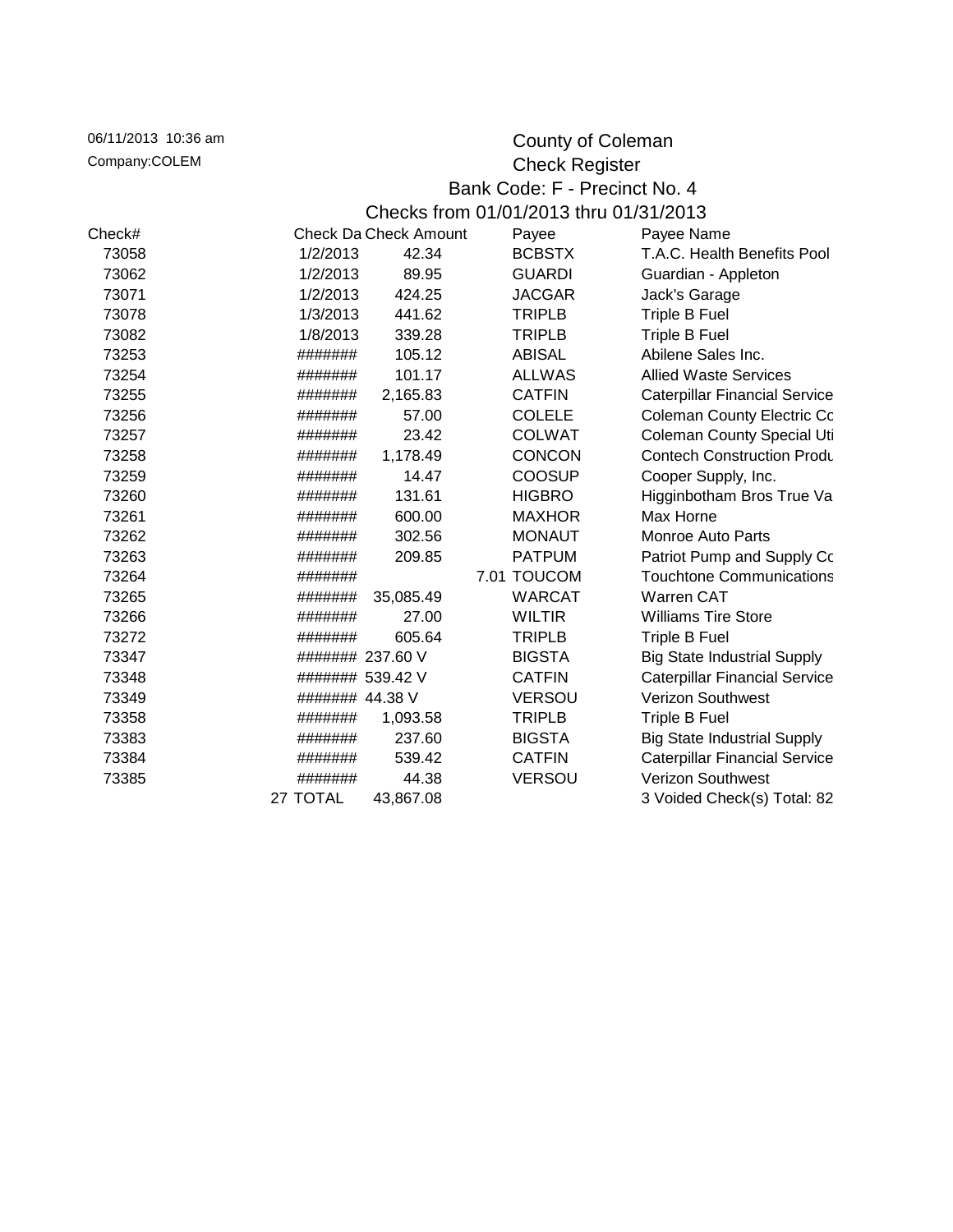Page 1

C Clear/Void

e Company nce Co.

 $ies$ 

are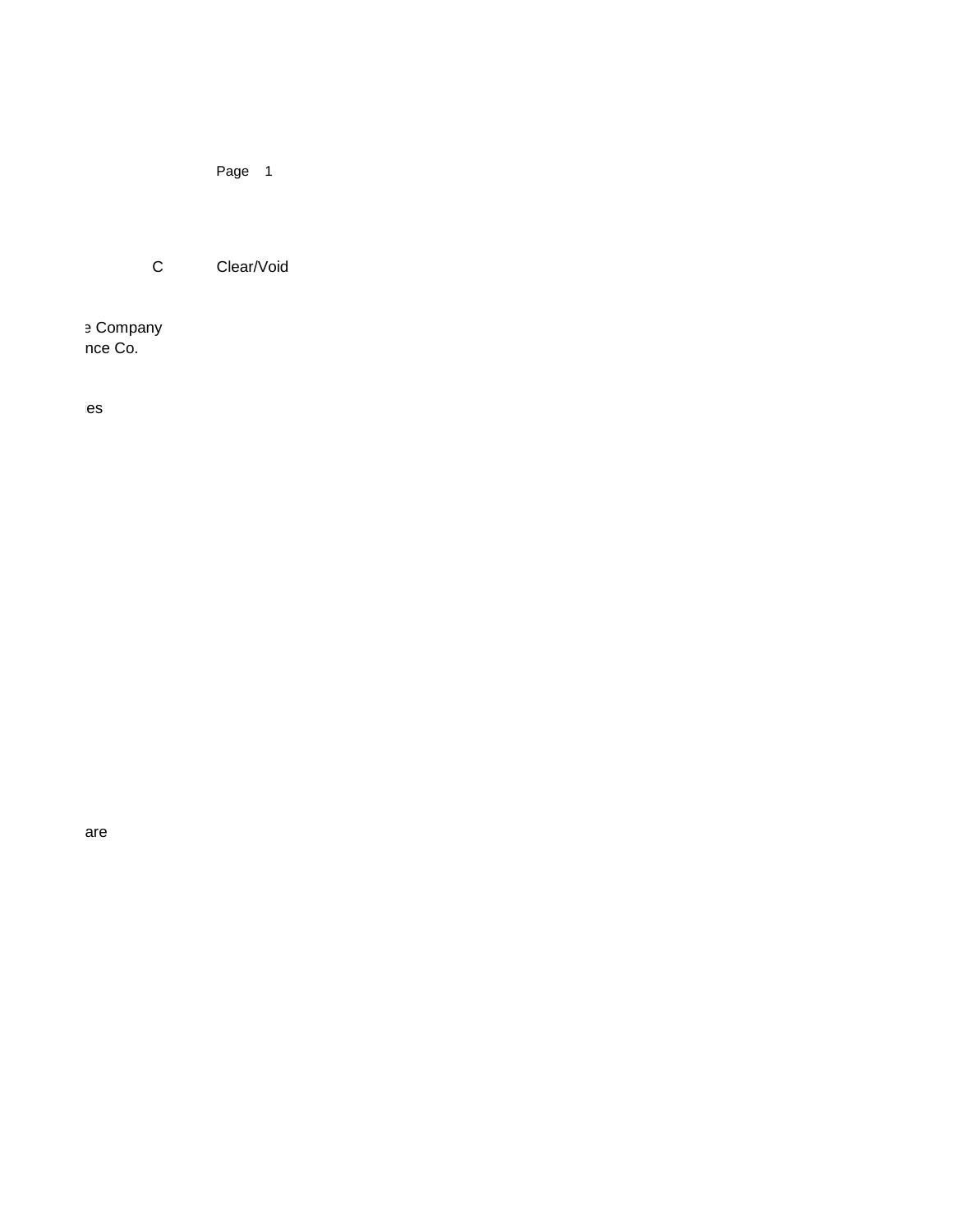Page 2

C Clear/Void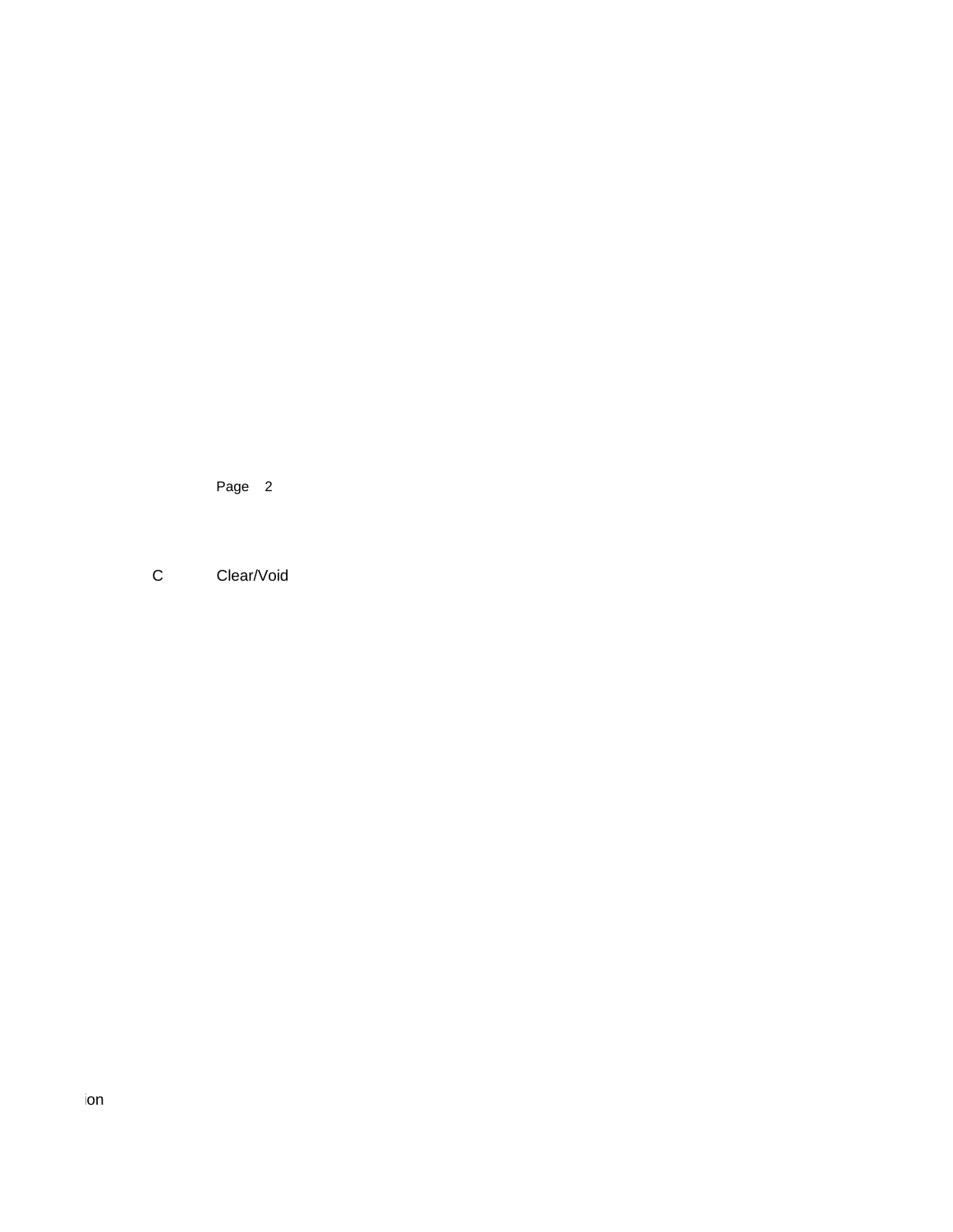## $T_{\rm max}$  assessor-Collector Assessor-Collector Association  $\mathsf{A}$ sn.

V ###### Affiliated Computer Services

> artment lue

Sirchie Finger Print Labs,Inc.

cations

**Acosta LLP** 

artment

ng

Page 3

C Clear/Void

er, Inc. Election Systems & Software ronmental enter

County Treas.Assn. of Texas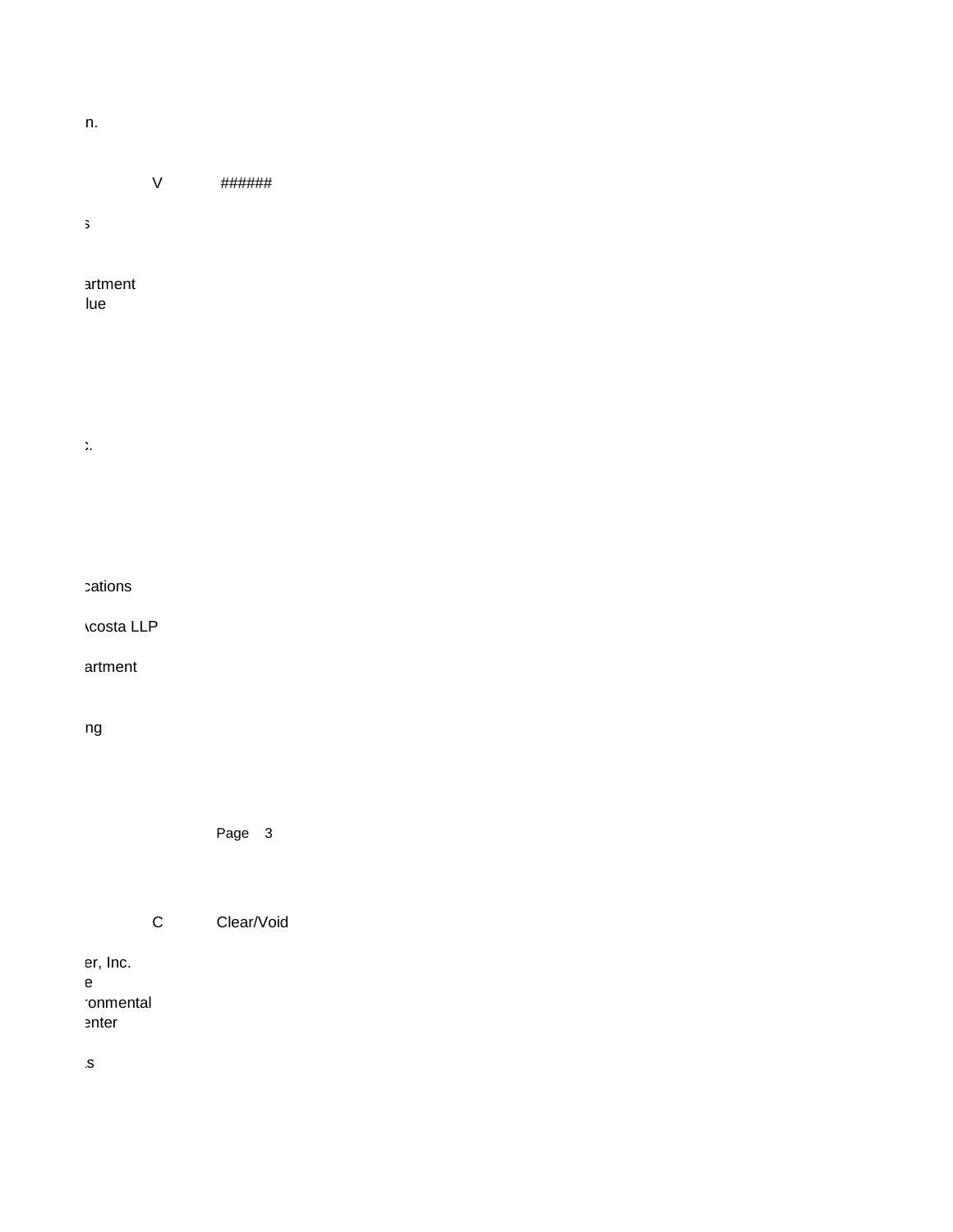Texas District Court Alliance  $L_{\rm{LC}}$ Touchtone Communications

 $nt$  Fd.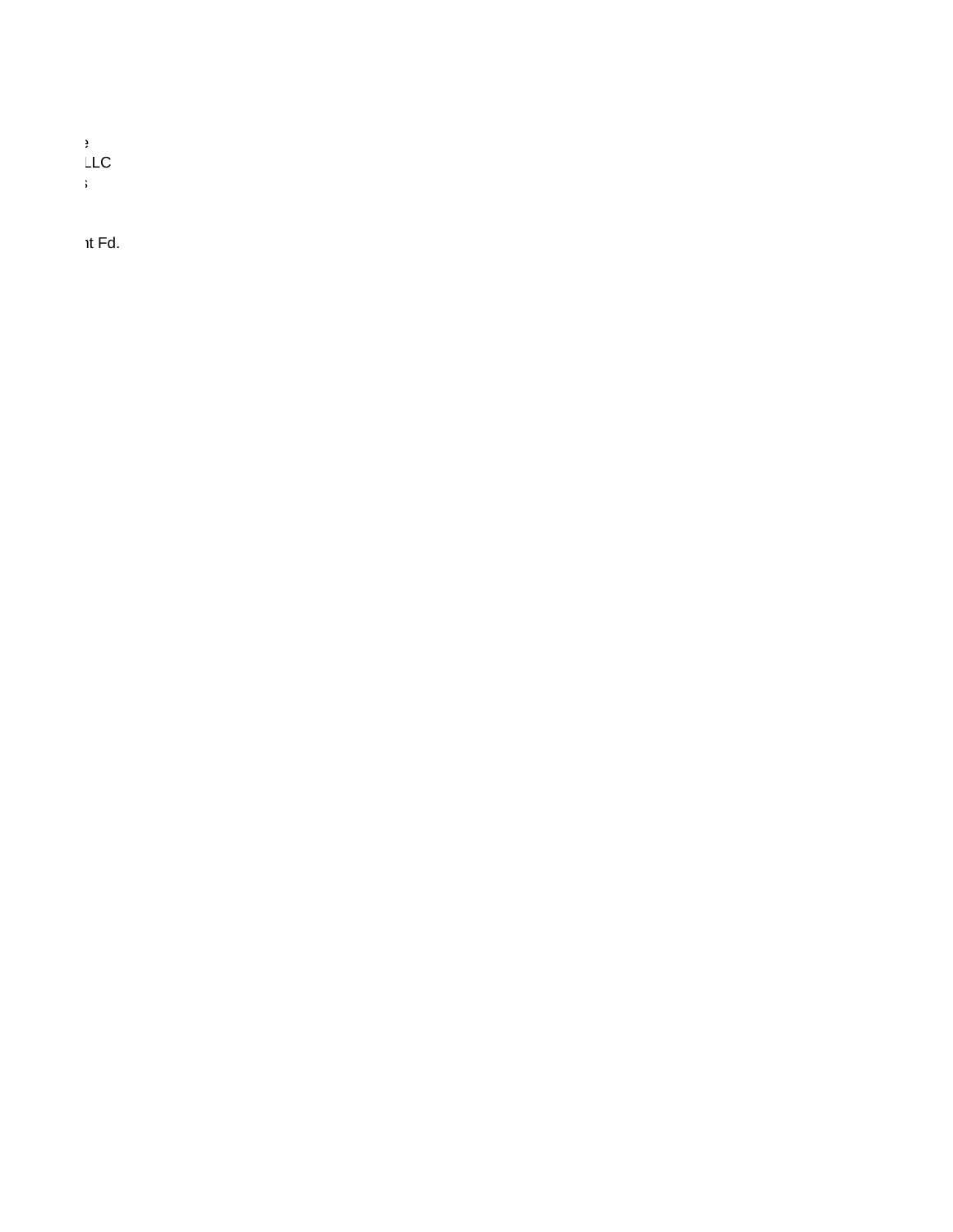Page 4

C Clear/Void

|      | V | ###### |
|------|---|--------|
|      | V | ###### |
|      | V | ###### |
|      | V | ###### |
|      | ٧ | ###### |
|      | ٧ | ###### |
| ί    | V | ###### |
|      | V | ###### |
|      | V | ###### |
|      | ٧ | ###### |
|      | V | ###### |
|      | V | ###### |
| sing | ٧ | ###### |
|      | V | ###### |
|      | ٧ | ###### |
|      | V | ###### |
| LLC  | V | ###### |
|      | ٧ | ###### |

Lori Bohannon County Clerk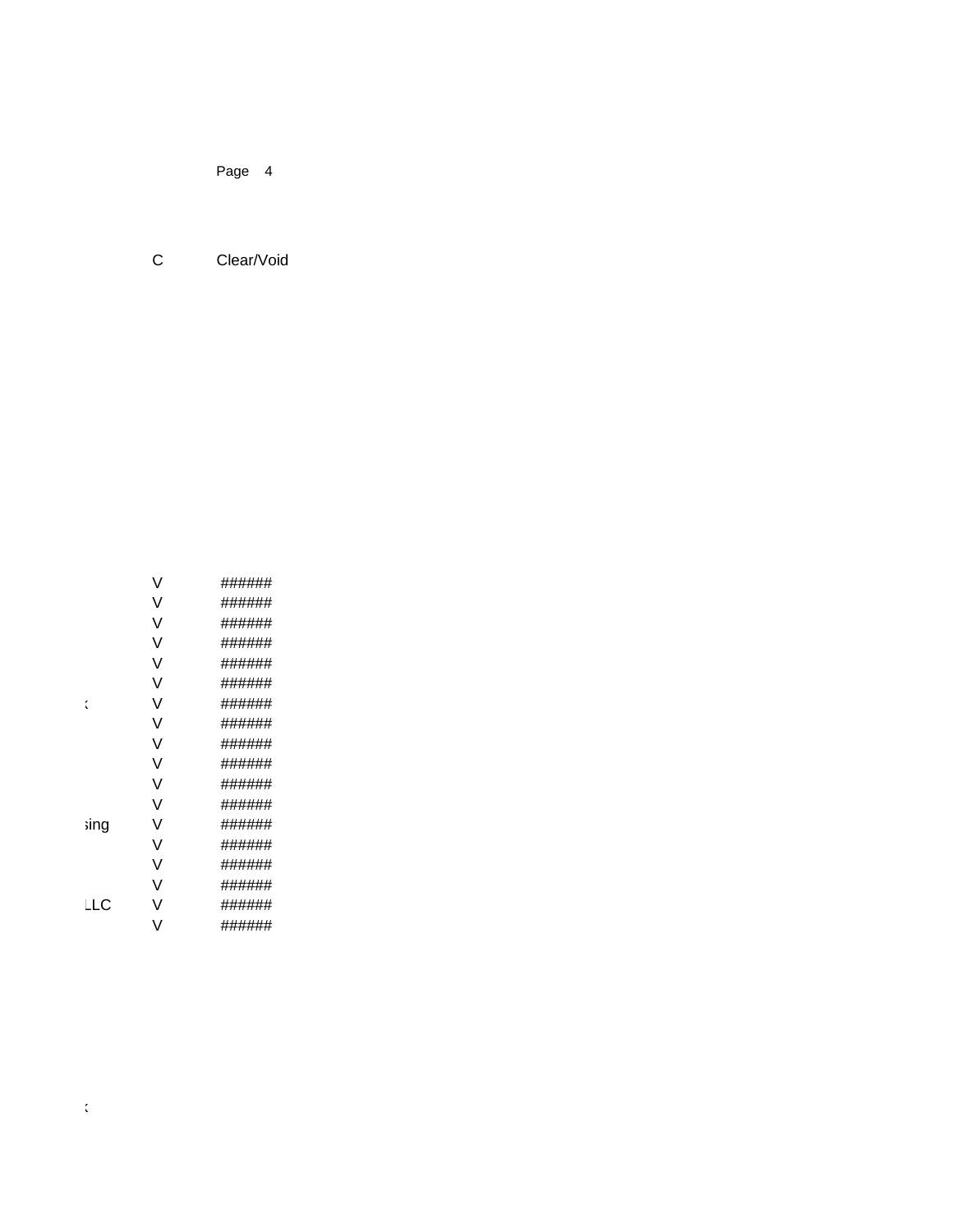| sing                |
|---------------------|
| LLC                 |
| ion<br>bc<br>vation |

| Page |  |
|------|--|
|------|--|

C Clear/Void

Dept

Comanche Shores Fire Dept.

 $ent$ 

ept.

 $\overline{III}$  PC  $1,642.85$ 

C

exas

nce Co.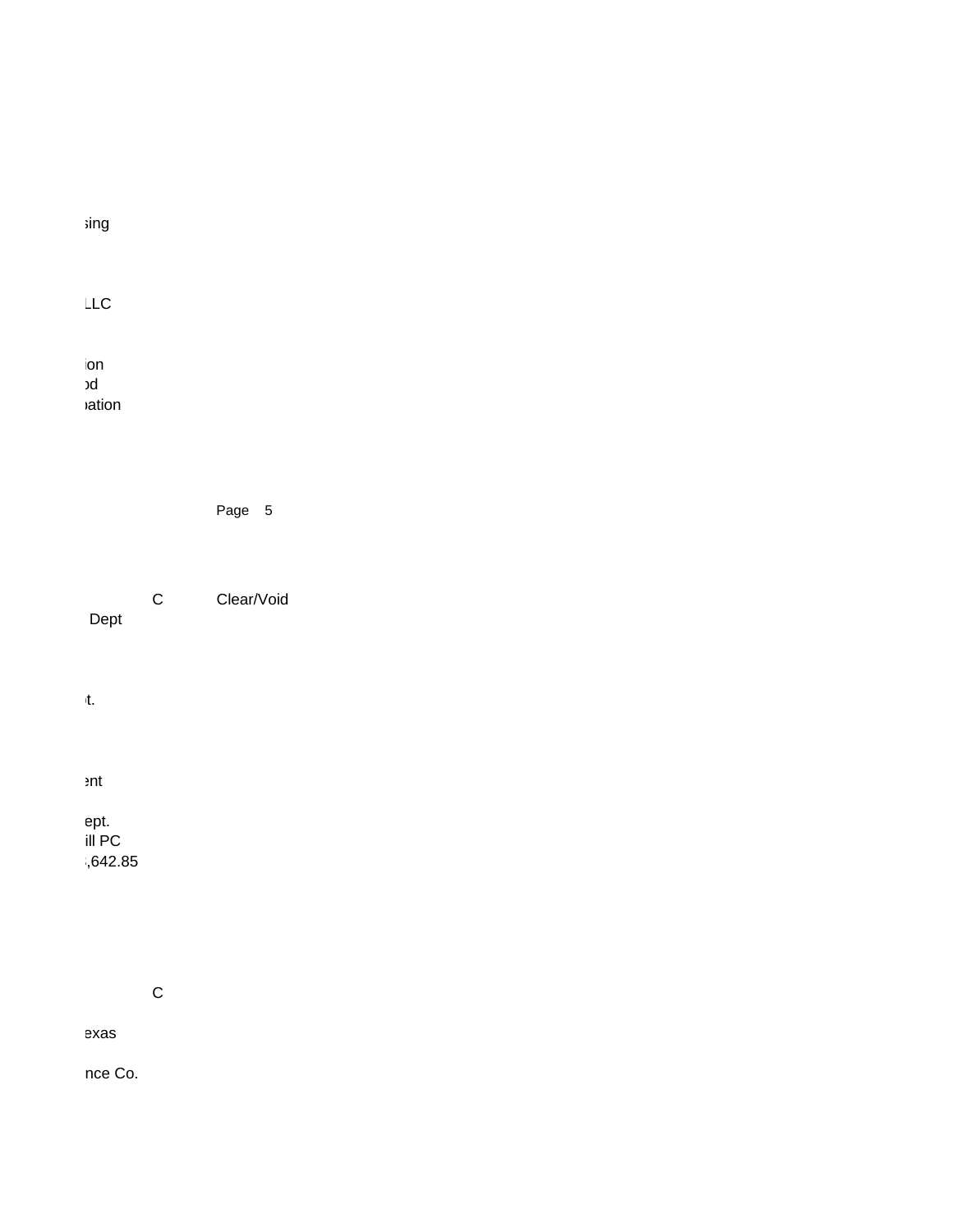## ny

V

## $8.94$

## C

**Transact Disk Company** Washington National Insurance Co.

## op.

lue  $ny$ 

## Touchtone Communications

## V emical V V

emical

 $3.91$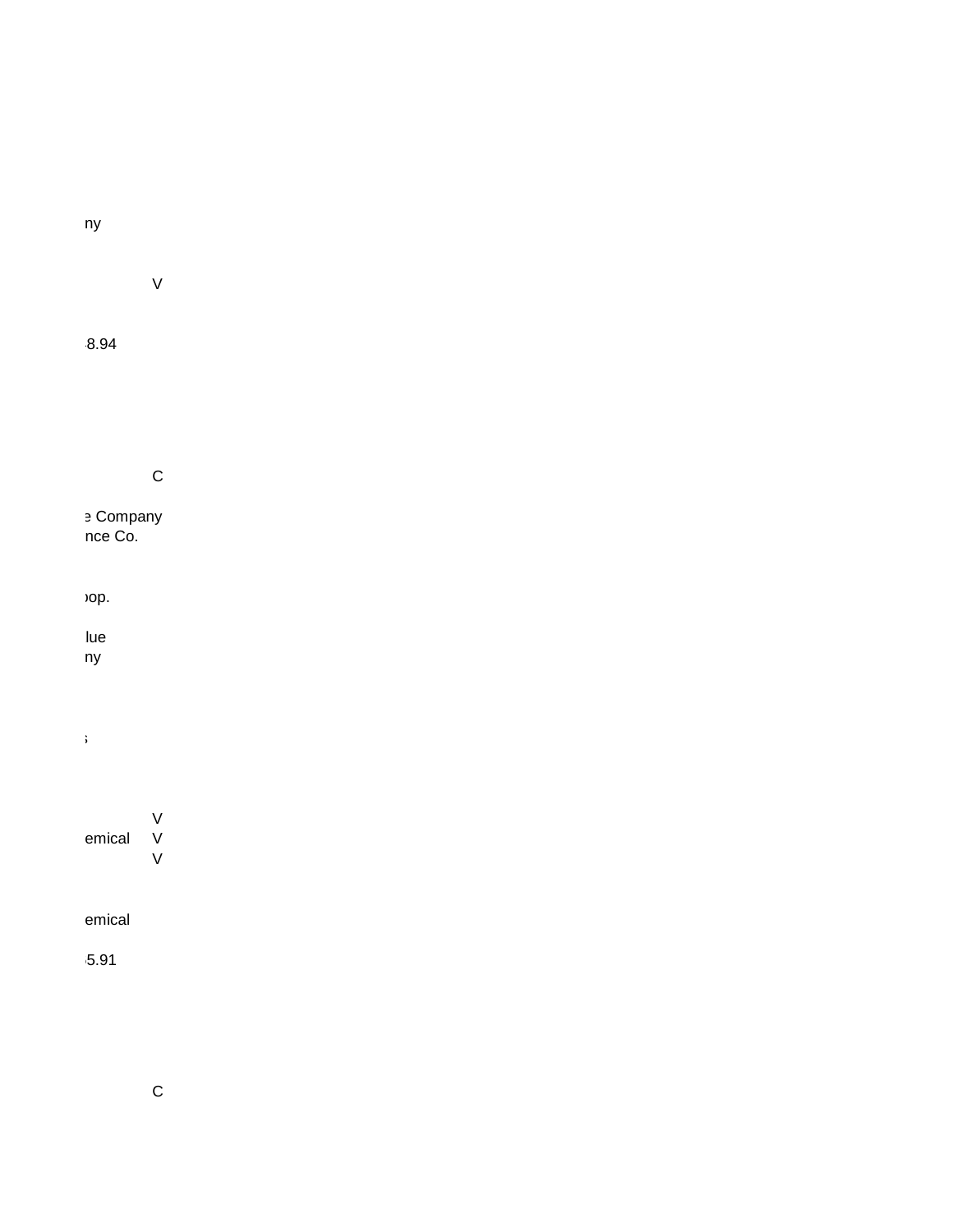# $\cdot$  Coop. lue  $ny$ ny V

V

 $7.49$ 

C

nce Co.

s Corp.

 $C$ op. Coleman County Special Utility District  $COOP$ .

Double "E" Dozer & Welding

lue  $ny$